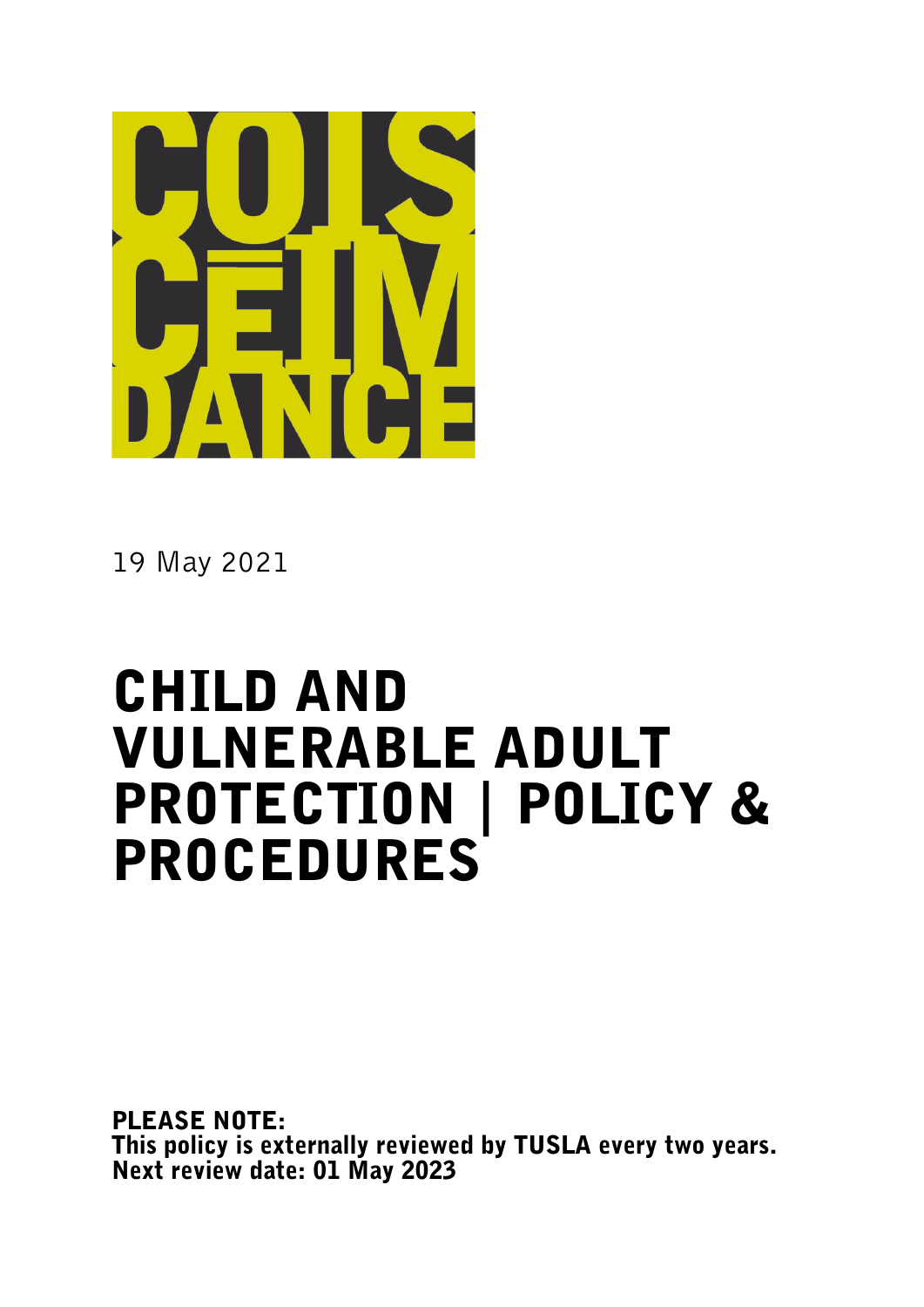# **Contents**

| CHILD & VULNERABLE ADULT PROTECTION POLICY STATEMENT  3                                 |  |
|-----------------------------------------------------------------------------------------|--|
|                                                                                         |  |
|                                                                                         |  |
|                                                                                         |  |
|                                                                                         |  |
|                                                                                         |  |
|                                                                                         |  |
|                                                                                         |  |
|                                                                                         |  |
|                                                                                         |  |
|                                                                                         |  |
|                                                                                         |  |
|                                                                                         |  |
| Guidance on responding to a child, young person or vulnerable adult disclosing abuse 10 |  |
|                                                                                         |  |
| COISCÉIM DANCE THEATRE'S DESIGNATED LIAISON PERSON 10                                   |  |
|                                                                                         |  |
| PROCEDURES FOR REPORTING CHILD PROTECTION CONCERNS 11                                   |  |
|                                                                                         |  |
| DEALING WITH RETROSPECTIVE DISCLOSURES and ALLEGATIONS  12                              |  |
|                                                                                         |  |
|                                                                                         |  |
|                                                                                         |  |
|                                                                                         |  |
|                                                                                         |  |
|                                                                                         |  |
|                                                                                         |  |
|                                                                                         |  |
| 11 PROTECTION PROCEDURES DURING COVID 19                                                |  |
|                                                                                         |  |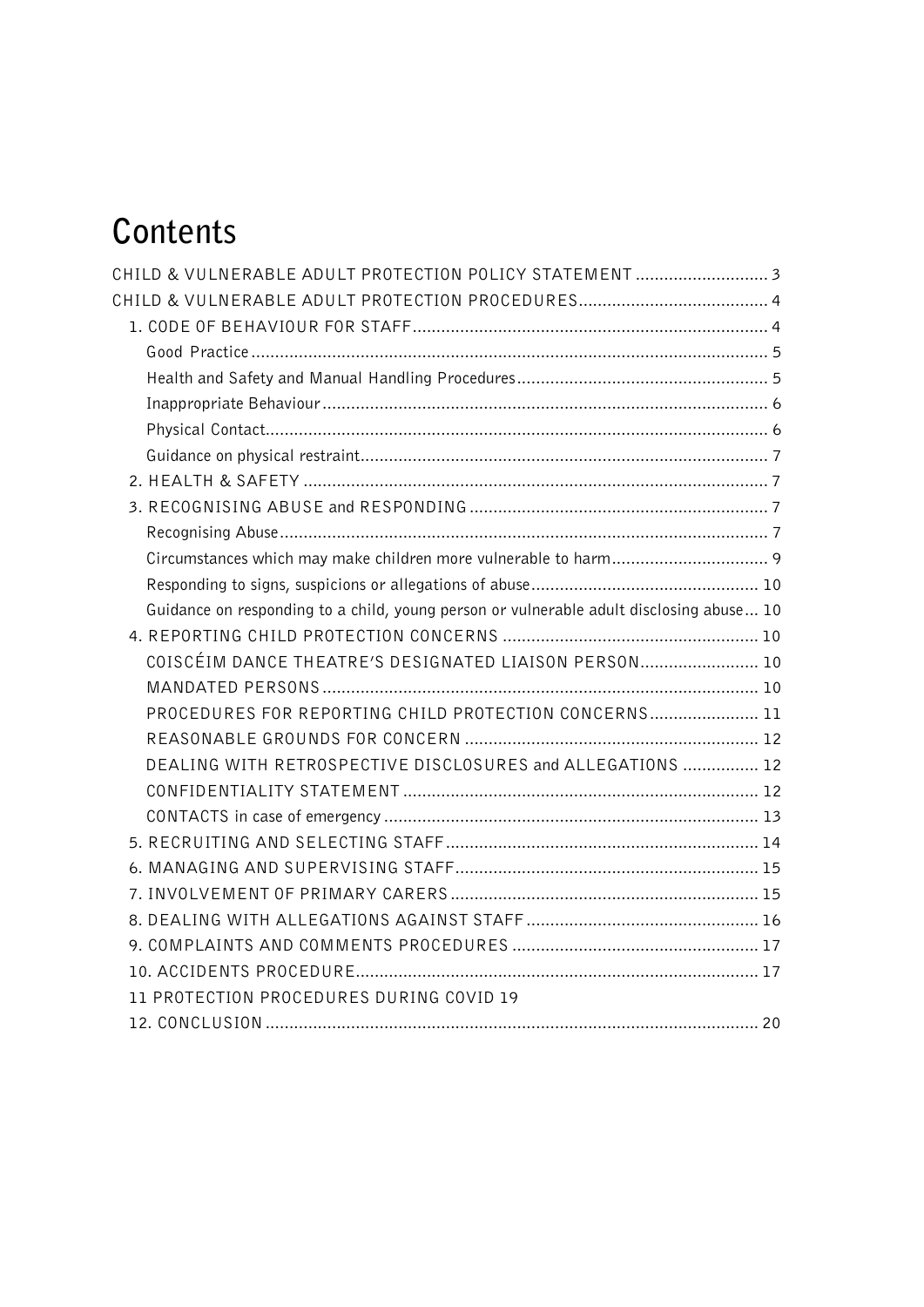## CHILD & VULNERABLE ADULT PROTECTION POLICY STATEMENT

CoisCéim Dance Theatre is an organisation fully committed to safeguarding the welfare of all children, young people and vulnerable adults from harm, regardless of gender, ethnicity, disability, sexual orientation or religion. We undertake to adopt a child-centred approach to our work with children, young people, and vulnerable adults to ensure that their well-being and safety is paramount and that their needs are fully respected at all times. Our Policy Guidelines apply to all staff and artists who work for CoisCéim Dance Theatre whether on permanent, temporary or freelance contracts, or working as volunteers. We aim to adhere to the recommendations of Children First: National Guidance for the Protection and Welfare of Children https://www.dcya.gov.ie/documents/Publications/ChildrenFirst.pdf published by the Department of Children and Youth Affairs (2011).

Based on the above principles CoisCéim Dance Theatre has implemented procedures covering:

- Code of behaviour for all staff
- Reporting of suspected or disclosed abuse;
- Confidentiality;
- Recruitment and selecting staff:
- Managing and supervising staff;
- Involvement of primary carers;
- Allegations of misconduct or abuse by staff;
- Complaints and comments;
- Incidents and accidents.

| This policy will be reviewed in: | May 2022        |
|----------------------------------|-----------------|
| CEO                              | BRIDGET WEBSTER |
| Date:                            | May 2021        |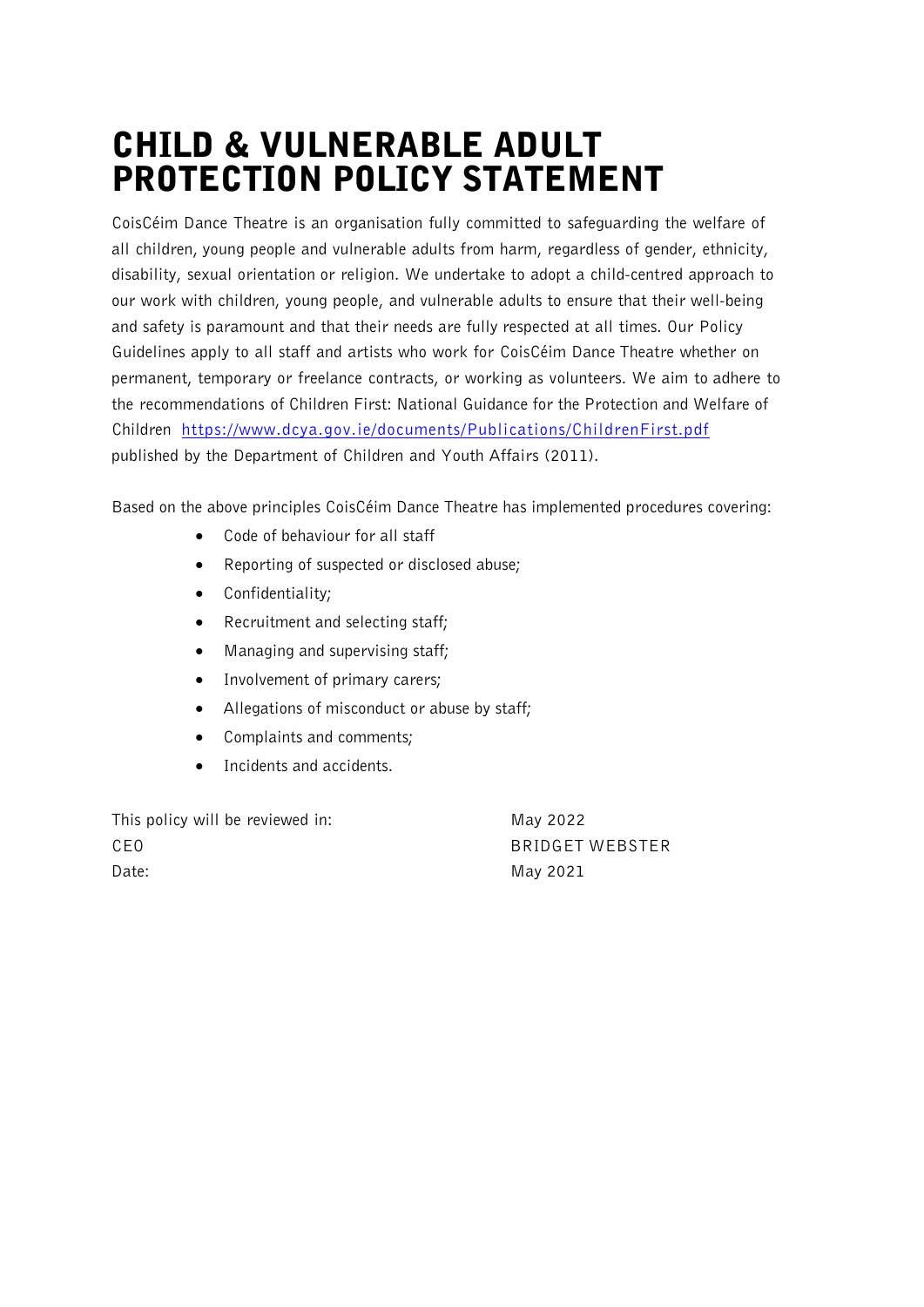# CHILD & VULNERABLE ADULT PROTECTION PROCEDURES

Good practice at the front line is based on clear policies and principles. The Government's policy underpinning this Children First: National Guidance 2017 includes:

- the welfare and safety of children, which is central to all Government policy;
- the promotion of and support for family life;
- the use of the minimum necessary intervention, in a timely way, to keep children safe;
- agencies working together to help children reach their full potential;
- agencies working together to provide safer and more effective services;
- the State and civil society working together to promote children's welfare.

This Child Protection Policy and Procedures applies to young children up to the age of 18, young people aged 18 - 21 and vulnerable adults. It is underpinned by a considerable body of legislation, government guidance and standards, designed to ensure children, young people are vulnerable adults are protected from harm including: Child Care Act,1991; Protections for persons reporting Child Abuse act 1998; Criminal Justice Act 2006; Criminal Justice (withholding of information on offences against children and vulnerable persons) Act 2012; National Vetting Bureau (children and vulnerable persons) Acts 2012– 2016; Children First Act 2015; Criminal Law (sexual offences) Act 2017; UN Convention of the Rights of the Child, 1992.

Further child protection guidelines on which this policy draws from includes: NYCI Child Protection during Covid 19/2020; TUSLA Covid 19 Additional Practice Guidance, Child Protection & Welfare, March 2020; Children First/National Guidelines for the Protection and Welfare 2017 + Addendum to Supporting Youth Work Online 2020**;** Screenagers Guide to Digital Youth Work 2020; NYCI Web Safety in Youth Work 2020; Guidelines for the Protection and Welfare of Children and Young People in the Arts Sector published by Arts Council, Ireland, (ISBN 904291-21-X, 2006); Code of Good Practice, Child Protection For The Youth Work Sector (Department of Education and Science, 2003).Our Duty to Care (Department of Health and Children, 2002).

#### COVID 19

We recognise that the current situation regarding Covid 19 can compound the challenges faced by young people and vulnerable adults. The relevant guidelines and structures have been adopted to ensure their safety and creative well-being and to support our staff and professional practitioners. For these reasons and to complement our existing Child Protection policy and our Covid 19 Response Plan, we have included an addendum in CHAPTER 11.CHILD PROTECTION PROCEDURES DURING COVID 19

### 1. CODE OF BEHAVIOUR FOR STAFF

It is CoisCéim's intention to employ the "safest possible practices to minimise the possibility of harm or accident to children and to protect workers from the necessity to take risks and leave themselves open to accusations of abuse or neglect." Our Duty to Care (Department of Health and Children,2002, p.). The following guidelines are designed to protect children and young people and vulnerable adults from harm as well as protect CoisCéim Dance Theatre's artists, staff and volunteers from unfounded allegations of abuse.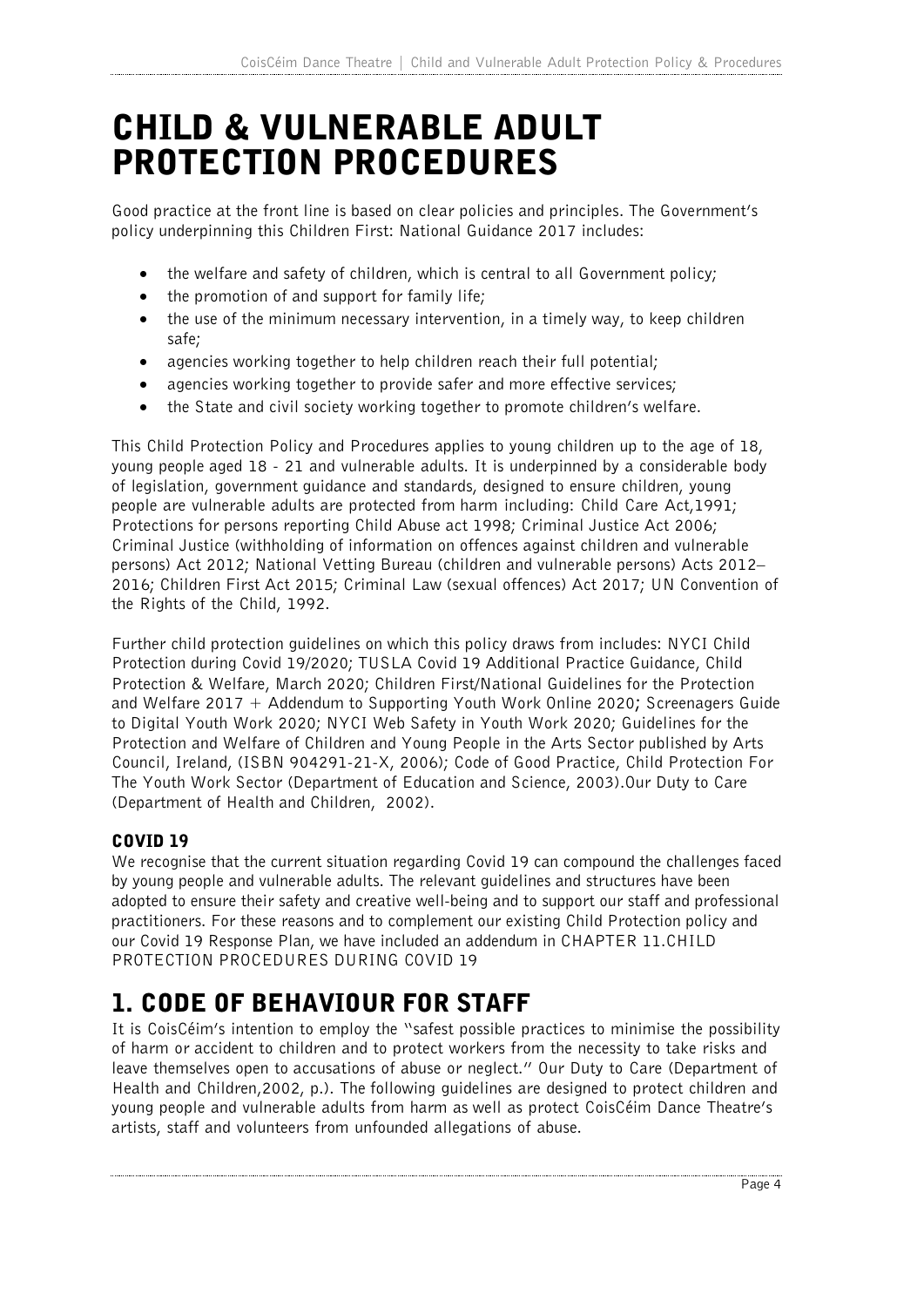Approach to working with children, young people and vulnerable adults

CoisCéim Dance Theatre expects all artists, staff and volunteers working with children, young people and vulnerable adults to work from a child-centred perspective. This means that they should be:

- Listened to and heard
- Valued and respected as individuals
- Respected for their identity
- Encouraged and praised
- Involved in decisions as appropriate

#### GOOD PRACTICE

CoisCéim Dance Theatre ensures that good practice is followed at all times by making primary carers, children, young people, vulnerable adults, visitors and facilitators aware of their Child Protection Policy and Procedures. As part of this CoisCéim seeks to:

- Provide appropriate training for staff and volunteers in accordance with current Tusla and HSE government guidelines on Child Protection and Child Protection during Covid 19
- Register each child/young person (name, address, phone, special requirement, attendance, emergency contact)
- All members of CoisCéim observe appropriate dress and behaviour when working with children/young people/vulnerable adults
- Update and review policies and procedures at regular intervals.
- Have a written agreement with any external organisation that staff or artists working for CoisCéim are working with.
- Ensure proper supervision based on adequate ratios according to age, abilities and activities involved.
- Report and record any incidents and accidents.
- Have emergency procedures in place and make all staff aware of these procedures.

#### HEALTH AND SAFETY AND MANUAL HANDLING PROCEDURES

As part of managing the health and safety of all aspects of our work, we aim to control the risks in the places where work takes place.

#### WORKING IN LIVE SETTINGS

A thorough assessment to identify risks will be carried out prior to every rehearsal, performance and/or workshop that involve children, young people and vulnerable adults using the performance area, workshop rooms and back stage areas for said activities are safe and comfortable. The following things will be checked prior to a group of children, young people or vulnerable adults use of space:

- Is the room temperature suitable?
- Is the room light enough?
- Are the exits clearly identified and free from obstruction Is the floor area free from obstruction?
- Are there any potential trip, slip or other hazards?
- Are the fire extinguishers clearly visible and unobstructed?

The member of staff leading the session/rehearsal, or another member of CoisCéim's staff present, must be made aware of fire evacuation procedure from the space they are using.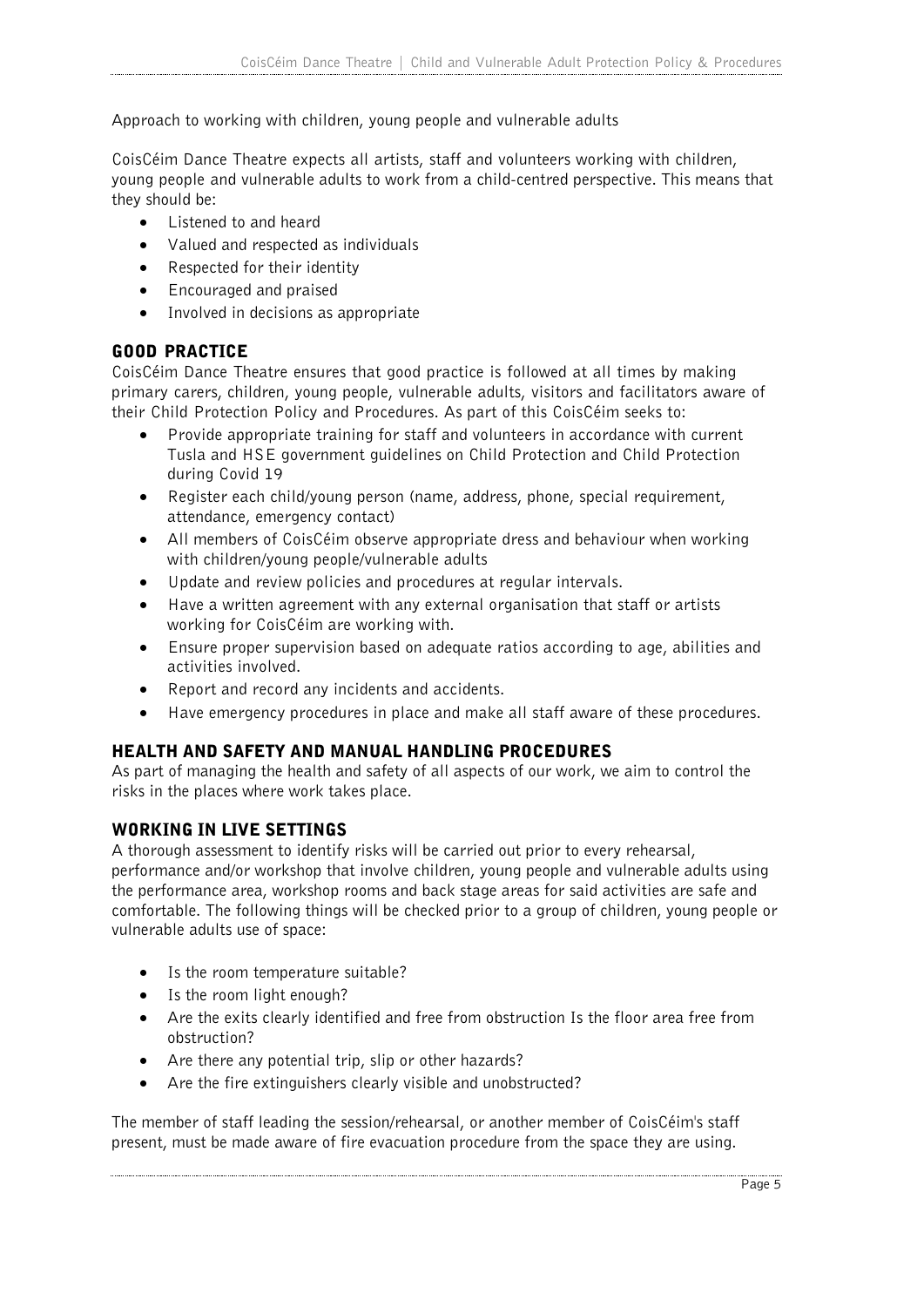In addition, we ask some workers who may have particular requirements, for example new employees or expectant mothers, people with disabilities, temporary workers, contractors to think what additional hazards there might be, as they may notice things that are not obvious to us and may have some good ideas on how to control the risks.

We also check manufacturers' instructions or data sheets for chemicals and equipment, as they can be helpful in spelling out the hazards.

Having identified the hazards, we decide how likely it is that harm will occur. To ensure safety in the workplace is paramount we undertake appropriate risk assessments and make a record of significant findings – the hazards, how people might be harmed by them and what controls should be put in place to reduce significant risks.

#### INAPPROPRIATE BEHAVIOUR

It is recommended that artists/arts facilitators working for CoisCéim avoid being the sole carer/facilitator of a group of children except in cases of emergency. In situations where this is unavoidable, for example if another teacher/primary carer has to leave the room unexpectedly, then exit doors should be left open and other staff informed immediately. If privacy is required for a meeting with an individual young person or vulnerable adult, this should take place as openly as possible and other staff should be informed where and when the meeting is to take place.

- Do not single out children/young people/vulnerable adults for unnecessary criticism, or unwanted attention in relation to physique, style of dress, language, sexuality, gender, race or religion. Or, make sexually suggestive comments in front of, about, or to them even in fun.
- Avoid unnecessary physical contact. For example, discourage children from sitting on your lap. There are occasions of course when physical contact is necessary or desirable, such as comforting a distressed child, or as part of a dance sequence.
- Do not take children/young people/vulnerable adults alone on a car journey, however short. Where this is unavoidable, it should be with the consent of parents or carers and someone in charge of the organisation and the contact teacher/worker from the host school or youth club if relevant).
- Do not meet with children/young people/vulnerable adults outside organised activities, unless it is with the knowledge and consent of parents/carers and the person in charge from CoisCéim Dance Theatre and the host organisation (school or youth project etc).
- Ensure that personal relationships with other leaders do not affect your leadership role and any problematic behaviour between staff is dealt with outside of organised activities.

#### PHYSICAL CONTACT

Physical contact should only take place with the consent of the child, young person or vulnerable adult - and most importantly the purpose of the contact should be made clear from the outset.

When working with children, young people or vulnerable adults Artists, staff and volunteers should never:

- Engage in sexually provocative or rough physical games, including horse-play.
- Do things of a personal nature that they (children, young people or vulnerable adults) can do themselves.
- Touch their (children, young people/vulnerable adults) bodies in a sexually provocative way.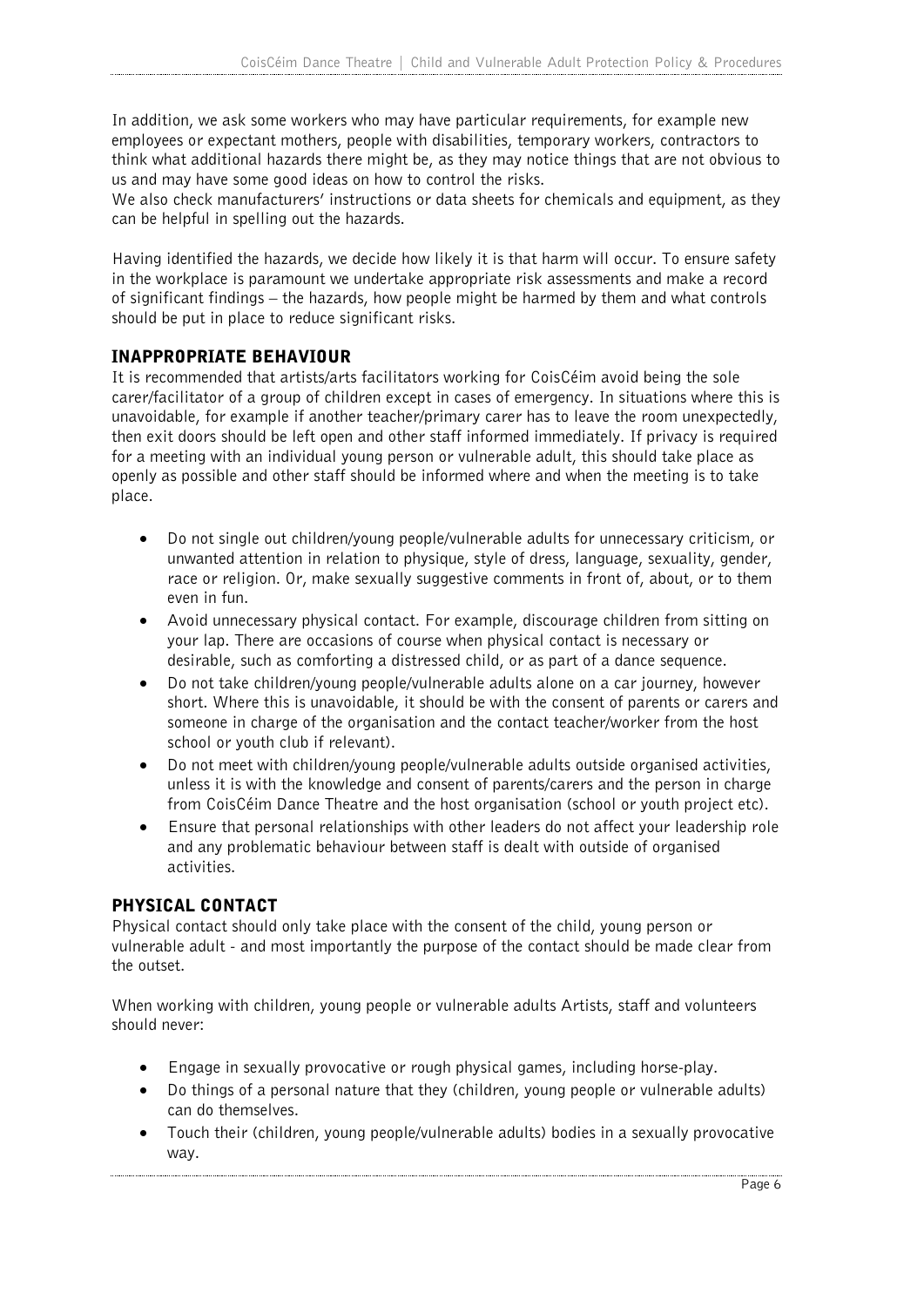#### GUIDANCE ON PHYSICAL RESTRAINT

It is very unlikely that CoisCéim's dance artists, staff or volunteers will be in a situation where they are involved in physical restraint, as they should not be in sole charge of children, young people or vulnerable adults for any length of time. However, on rare occasions they may need to intervene, if unease or unwillingness to act appropriately could lead to the needs of a young person for example, being neglected, or their safety put at risk.

DEFINITION: Physical restraint is where a child, young person or vulnerable adult is being held, moved or prevented from moving against their will, because not to do so would result in injury to themselves or others or would cause significant damage to property.

Restraint must always be used as a last resort, when all other methods of controlling a situation have been tried and failed. Restraint should never be used as a punishment or to bring about compliance (except where there is risk of injury).

Only staff and volunteers who are properly trained in restraint techniques should carry it out. A child or vulnerable adult should be restrained for the shortest period necessary to bring the situation under control.

Notes of all such incidents should be written down, detailing the facts of the behaviour, witnesses, who restrained the child, young person or vulnerable adult and how, what other methods had been tried and failed and what follow up action took place. These notes should be given to CoisCéim Dance Theatre's General Manager.

### 2. HEALTH & SAFETY

CoisCéim is committed to ensuring that the necessary health and safety precautions are in place at all times. As part of this any activity involving children, young people and vulnerable adults and potentially dangerous equipment is strictly controlled. The health & safety precautions are as follows:

- Fire precaution equipment is in place.
- Sufficient heating and ventilation systems are fully functioning.
- First Aid is clearly visible and easily accessible to the public.
- Access to a phone.
- Access to emergency telephone numbers of: Project Leader, General Manager, local Gardai and relevant Child Protection Agencies.
- Appropriate insurance cover for buildings being used.
- Risk assessment is made for each project involving children and young people.
- Toilets and changing areas are to a suitable standard.

### 3. RECOGNISING ABUSE and RESPONDING

#### RECOGNISING ABUSE

In the event that a person working for CoisCéim is concerned that a child, young person or vulnerable adult is suffering from abuse it is their responsibility to act; they must not be "passive in relation to concerns, i.e., don't do nothing" (Guidelines for the Protection of Children, Arts Council, Ireland, 2006). Everyone has a responsibility to report suspected or alleged child abuse.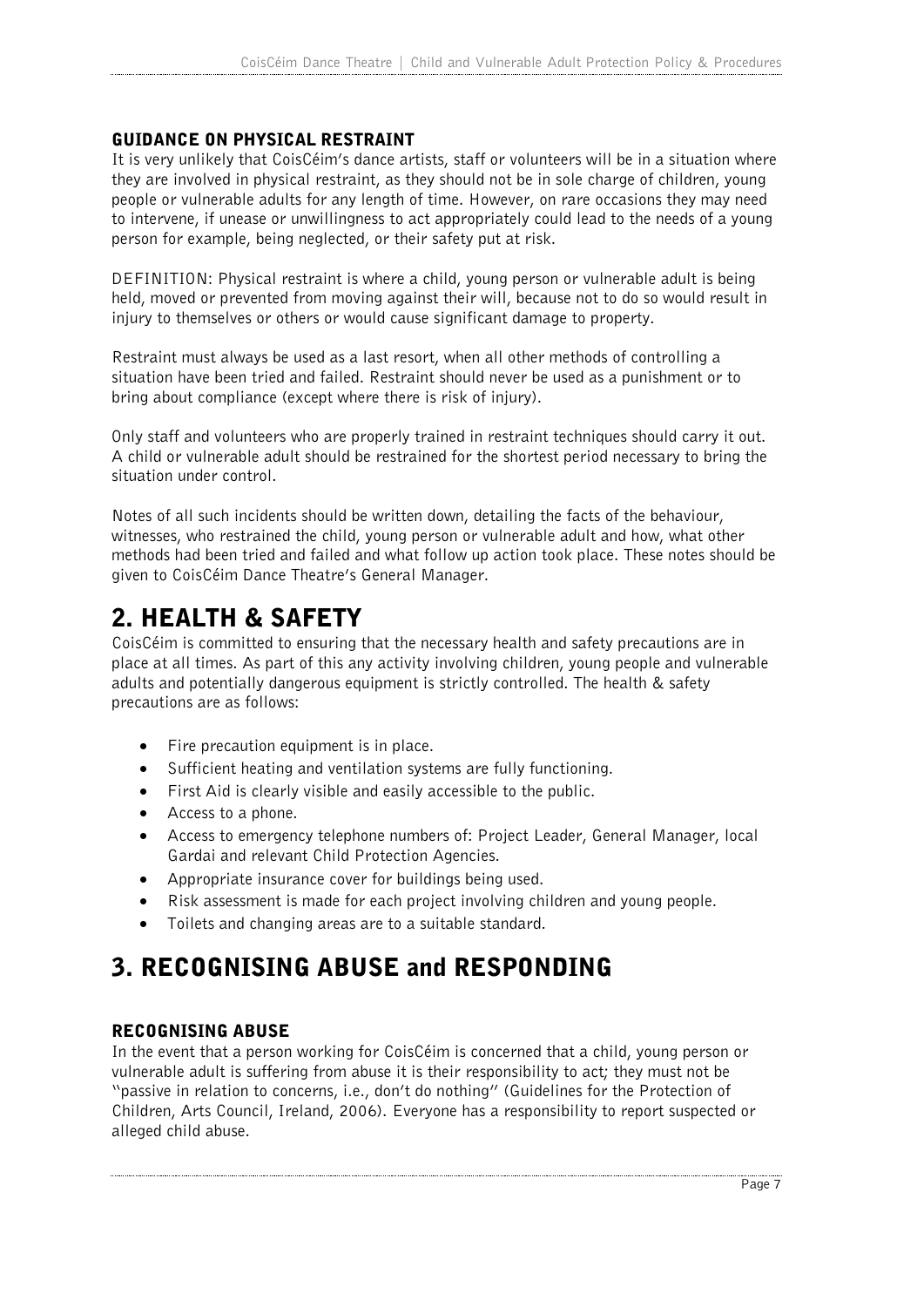Abuse can be categorised in four different ways: physical, emotional, sexual and neglect.

Physical abuse can be broadly defined in this context as an instance where a child or young person, or vulnerable adult shows physical signs of injury, these may include:

- Unexplained bruising, marks or injuries on any part of the body
- Bruises which reflect hand marks or fingertips (from slapping or pinching)
- Cigarette burns
- Bite marks
- Broken bones
- Scalds

Changes in behaviour which can also indicate physical abuse:

- Fear of parents being approached for an explanation
- Aggressive behaviour or severe temper outbursts
- Flinching when approached or touched
- Reluctance to get changed, for example wearing long sleeves in hot weather
- Depression
- Withdrawn behaviour
- Running away from home

Emotional Abuse is often difficult to measure. For example - a child who appears well cared for may be abused by being taunted, put down or belittled. They may receive little or no affection, love or attention by parents or primary carers. Emotional abuse may be revealed physically in a number of ways such as:

- Failure to thrive or grow, particularly if the child puts on weight in other circumstances, e.g. in hospital or away from their parent's care.
- Sudden speech disorders
- Developmental delay, either in terms of physical or emotional progress
- Extreme lethargy or tiredness

Changes in behaviour which can also indicate emotional abuse include:

- Neurotic behaviour e.g. hair twisting, rocking
- Being unable to play
- Fear of making mistakes
- Self-harm
- Fear of parent being approached regarding their behaviour

Sexual abuse is often signalled by a child, young person or vulnerable adult's behaviour, although physical signs can also be present. In all cases those who talk about sexual abuse want it to stop. It is essential, therefore that they are listened to and taken seriously at all times.

Adults who use children or young people to meet their own sexual needs abuse both girls and boys of all ages, including infants and toddlers.

- Physical signs of abuse may include:
- Pain or itching in the genital/anal areas
- Bruising or bleeding near genital/anal areas
- Sexually transmitted disease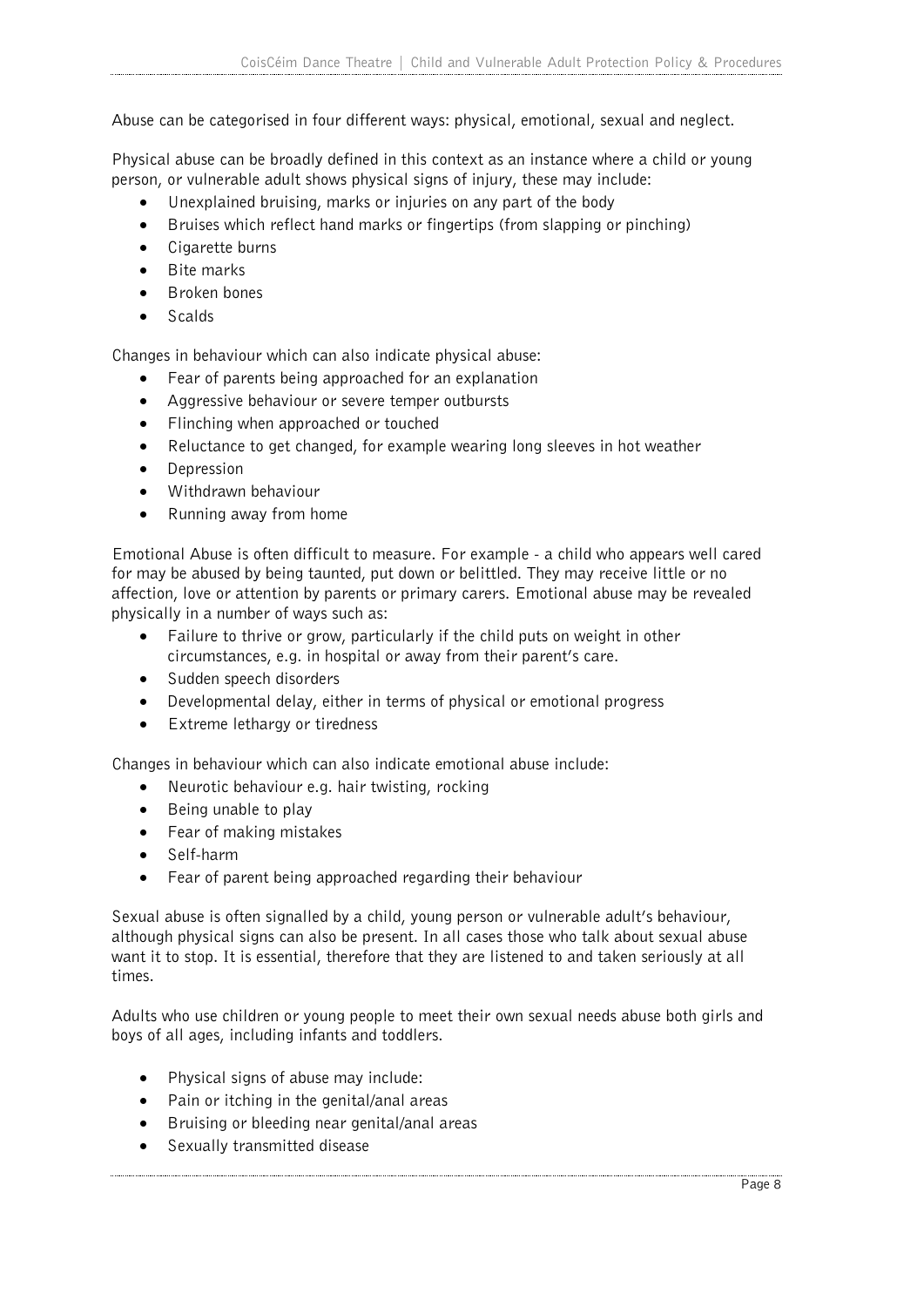- Vaginal discharge or infection
- Stomach pains
- Discomfort when walking or sitting down
- Pregnancy

Changes in behaviour which can also indicate sexual abuse include:

- Sudden or unexplained changes in behaviour e.g. becoming aggressive or withdrawn
- Fear of being left with a specific person
- Running away from home
- Sexual knowledge which is beyond their age and development level
- Sexual drawings or language
- Saying they have secrets they cannot tell anyone
- Substance or drug abuse
- Suddenly having unexplained sources of money
- Acting in a sexually explicit way towards adults

Neglect can be a difficult form of abuse to recognise, yet have some of the most lasting and damaging effects on children. Physical signs of abuse may include:

- Constant hunger, sometimes stealing food from another child or young person
- Constantly dirty or 'smelly'
- Loss of weight, or being constantly underweight
- Inappropriate dress for the conditions
- Changes in behaviour which can also indicate neglect may include:
- Complaining of being tired all the time
- Not requesting medical assistance and/or failing to attend appointments
- Having few friends
- Mentioning their being left alone or unsupervised

The above list is not conclusive but is a guide to signs of physical and behavioural abuse. Children, young people and vulnerable adults who are abused may exhibit any of these indicators; the presence of one or more should be taken as proof that abuse is occurring.

#### Circumstances which may make children more vulnerable to harm

As stated in Children First Guidance 2017, "Children may be more vulnerable to abuse than others. Also, there may be particular times or circumstances when a child may be more vulnerable to abuse in their lives".

Whilst not absolute, different factors may play a contributory role in making children more vulnerable to abuse or susceptible to harm, such as:

| $\bullet$ | Parent/care factors              | $\sim$                   | such as conflictual relationships, domestic violence                                       |
|-----------|----------------------------------|--------------------------|--------------------------------------------------------------------------------------------|
|           | Child factors                    |                          | such as age, sexuality, mental health difficulties                                         |
| $\bullet$ | Community factors<br>norms which | $\overline{\phantom{a}}$ | such as Cultural, ethnic, religious or faith-based                                         |
|           |                                  |                          | may not meet the standards of child welfare or<br>protection required in this jurisdiction |
|           | Environmental factors -          |                          | such as poverty, housing issues                                                            |
|           |                                  |                          |                                                                                            |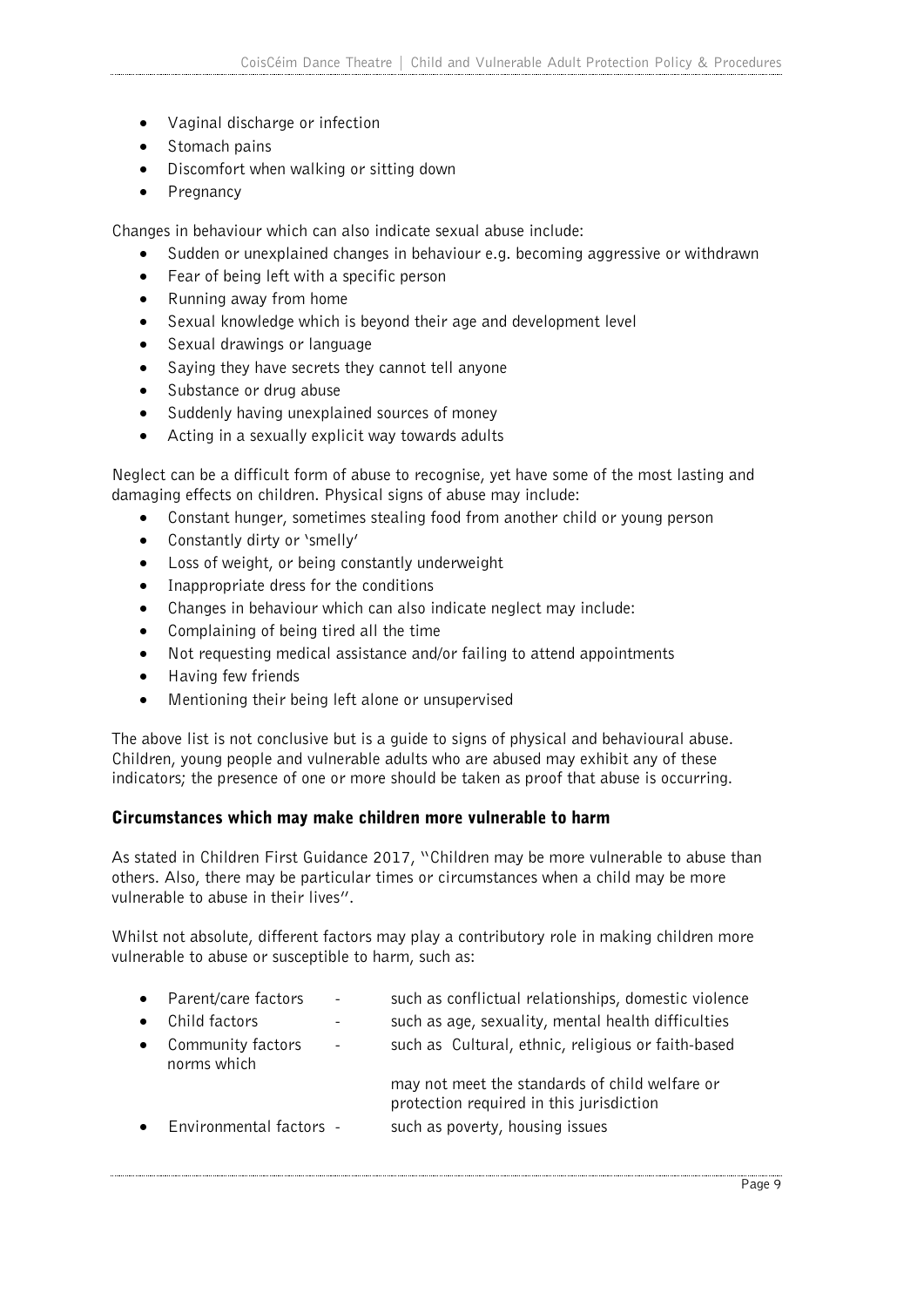• Social factors  $\cdot$  such as lack of willingness of parent to engage with services, lack of understanding of how parental behaviour might affect

#### Responding to signs, suspicions or allegations of abuse

Anyone working for CoisCéim Dance Theatre may become aware of abuse occurring within different situations such as the home, at school or within a particular organisation which the child, young person or vulnerable adult attends. As well as the more obvious signs, abuse may be disclosed by for example:

their child

- a child talking to a friend in the particular group
- someone else might report that they strongly believe a child or young person has been, or is being abused
- something in the behaviour of one of the workers, children or vulnerable adults, or in the way a worker relates to them observing one child/young person/vulnerable adult abusing another.

#### Guidance on responding to a child, young person or vulnerable adult disclosing abuse

- Stay calm
- Listen carefully to what is said
- Do not promise to keep secrets find an appropriate moment to explain that it is likely that the information will need to be shared with others
- Allow the person to continue at his/her own pace
- Do not try to explain for them, allow them to use their own words, gestures etc
- Only ask questions for clarification purposes at all times avoid asking questions that suggest a particular answer
- Reassure the person that they have done the right thing in telling you.
- Tell them what you will do next and with whom the information will be shared
- Record in writing what was said  $-$  include date, time and place of meeting as well as any names mentioned and to whom the information was given and ensure that the record is signed and dated.

### 4. REPORTING CHILD PROTECTION CONCERNS

#### CoisCéim Dance Theatre does not have a full time Child Protection Officer. The Company's Designated Liaison Person is: Sarah Latty, General Manager.

Sarah can be contacted at:

CoisCéim Dance Theatre, 42 Fairview Strand, Dublin 3. Tel: 01 878 0558 Sarah can be contacted at CoisCéim's office above or on mobile: 0851735881.

It is the responsibility of the Designated Liaison Person or Deputy to support and advise staff and ensure all procedures are followed and to liaise with the relevant organisations and individuals where appropriate.

#### MANDATED PERSONS

The Children First Act 2015 places a legal obligation on certain people, many of whom are professionals, to report child protection concerns at or above a defined threshold to TUSLA - Child and Family Agency. Such people are defined as MANDATED PERSONS, and are " people who have contact with children and/or families and who, because of their qualifications,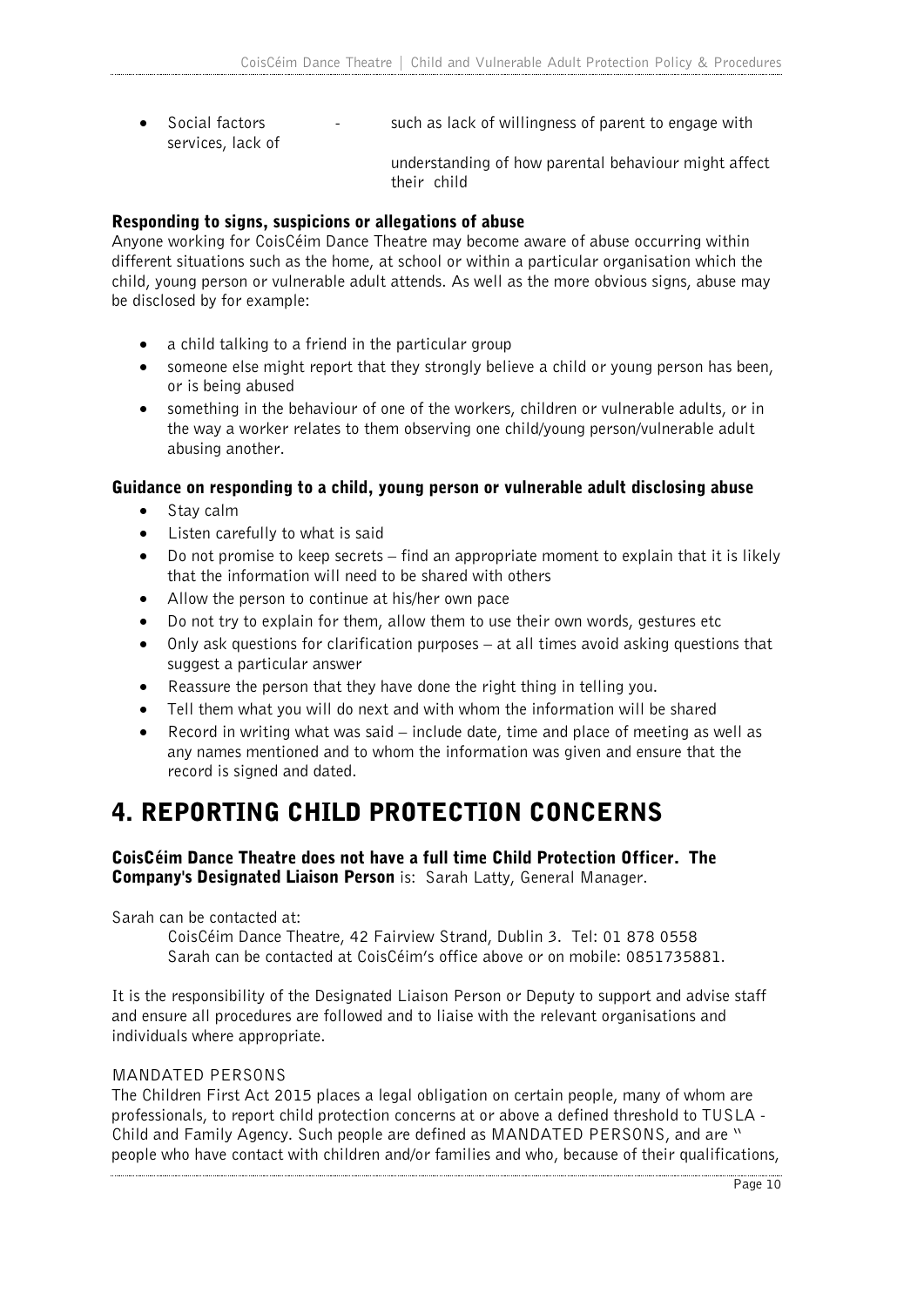training and/or employment role, are in a key position to help protect children from harm" Child First National Guidance 2017. Mandated persons include professionals working with children in recreational, cultural, and educational activities.

According to the Children First Act 2015, MANDATED PERSONS have two main legal obligations. These are:

1. To report the harm of children above a defined threshold to TUSLA – Child & Family Agency

2. To assist TUSLA if requested, in assessing a concern which has been the subject of a mandated report.

#### REASONABLE GROUNDS FOR CONCERN

Although this list is not definitive, reasonable grounds for concern include:

- Evidence, for example of an injury or behaviour, that is consistent with abuse and is unlikely to have been caused in any other way
- Any concern about possible sexual abuse
- Consistent signs that a child is suffering from emotional or physical neglect
- A child saying or indicating by other means that he or she has been abused
- Admission or indication by an adult or a child of an alleged abuse they committed
- An account from a person who saw the child being abused

#### PROCEDURES FOR REPORTING CHILD PROTECTION CONCERNS

Any member of staff who is made aware of actual or possible abuse of a child, young person or vulnerable adult should report and discuss their concerns as soon as possible to CoisCéim's Designated Liaison Person or Deputy.

Tusla should always be informed, when there are reasonable grounds for concern that a child may have been, is being, or is at risk of being abused or neglected. If, what might be symptoms of abuse are ignored, it could result in ongoing harm to the child.

In an emergency – and in the unlikely event of member of staff being unable to contact the Designated Liaison Person or Deputy you must immediately report any urgent concerns directly to the Garda (See section 4 for contact details).

All incidents, disclosure or observations however minor, should be recorded by completing at the earliest opportunity the Child Protection Monitoring Report form, available on request from the Designated Liaison Person.

If you have a suspicion or concern about a child, young person or vulnerable adult behaviour of staff, volunteer or other **never ignore or delay taking action.**

You must inform either:

- Designated Liaison Person
- Project Leader

After full consideration of all factors and information you may:

- Have your concerns allayed
- Ensure a record is kept anyway (by completing an incident report form provided by CoisCéim)
- Take no further action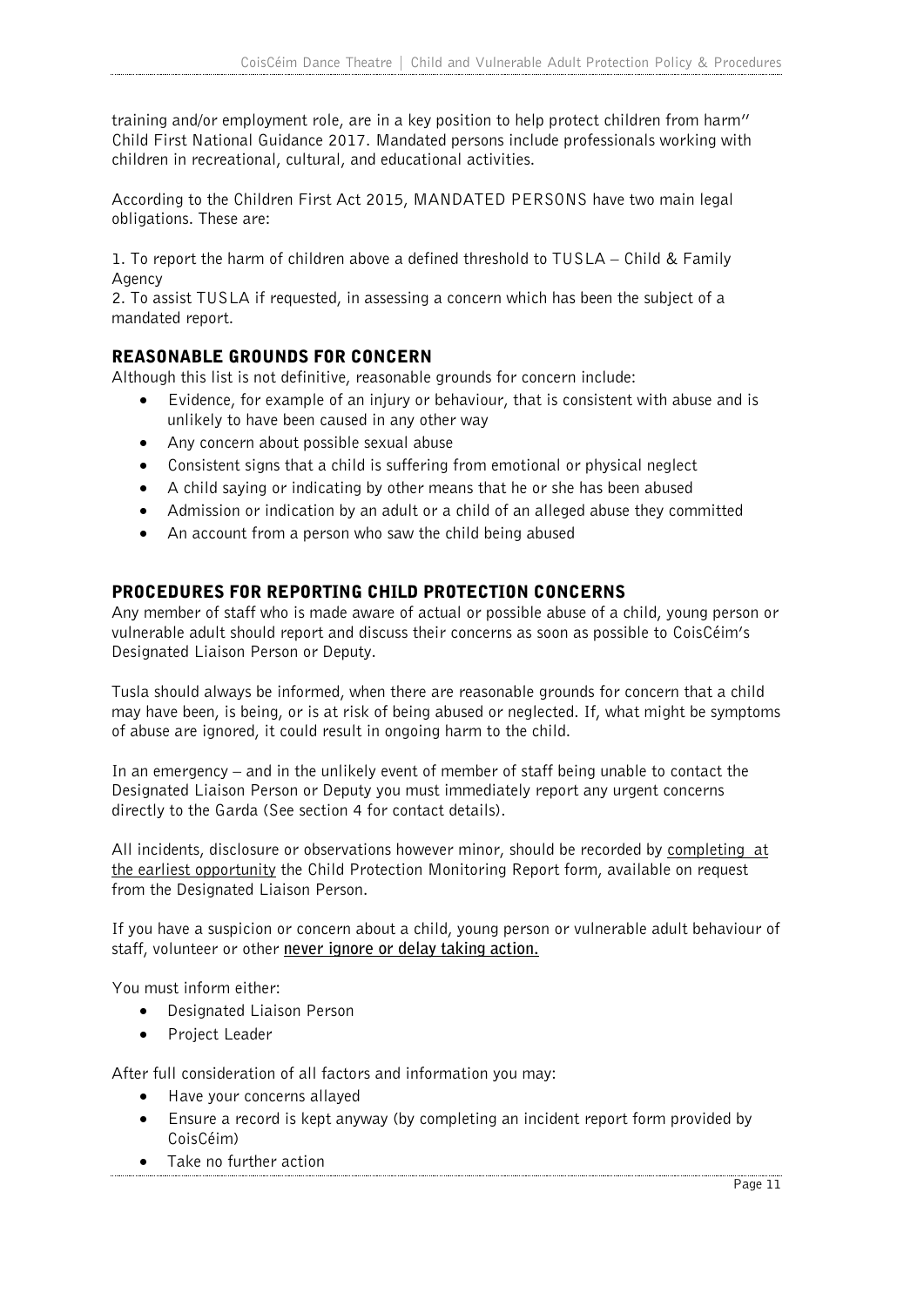Or you may decide your concerns are ongoing and work with the Designated Liaison Person to:

- Undertake a mandated report to TUSLA Child & Family Agency and/or Garda
- Make an assessment in consultation with TUSLA Child & Family Agency and proceed with a child protection investigation.

In helping to determine the threshold to undertake a mandated report to TUSLA please see the following guidelines: https://www.tusla.ie/children-first/mandated-persons/how-do-i-report-aconcern-about-a-child/

For further advice about making a report contact can made with a local social worker in North Inner City Dublin where the company is based:

TUSLA Child and Family Agency Wellmount Health Centre, Wellmount Park, Finglas, Dublin 11 01 8567704

Social workers working in other areas across Ireland can be contacted via: https://www.tusla.ie/children-first/mandated-persons/contact-a-social-worker-mandatedpersons/

Tusla has two forms for reporting child protection and welfare concerns – the Child Protection and Welfare Report Form (CPWRF) and the Retrospective Abuse Report Form (RARF). The Child Protection and Welfare Report Form is to be completed and submitted to Tusla for concerns about children under the age of 18. These can be submitted online at: https://www.tusla.ie/children-first/web-portal/

#### DEALING WITH RETROSPECTIVE DISCLOSURES and ALLEGATIONS

The reporting requirements under the Children First Act 2015 apply only to information that you, as a mandated person, received or became aware of since the Act came into force, whether the harm occurred before or after that point. However, if you have a reasonable concern about past abuse, where information came to your attention before the Act and there is a possible continuing risk to children, you should report it to Tusla under this Guidance. Child First National Guidelines 2017.

In the event you have reasonable concern about past abuse or an allegation has been made by a child or vulnerable young person concerning a past incident – and if there is possible continuing risk to a child/vulnerable young person, the same procedures apply as listed above, in line with Child First National Guidelines 2017.

#### CONFIDENTIALITY STATEMENT

The legal principle that the 'welfare of the child, young person or vulnerable adult' is paramount means that the considerations of confidentiality, which might apply to other situations at CoisCéim Dance Theatre, should not be allowed to override the right of the child, young person or vulnerable adult to be protected from harm. Every effort however, will be made to ensure that confidentiality is maintained for all concerned when an allegation has been made and is being investigated.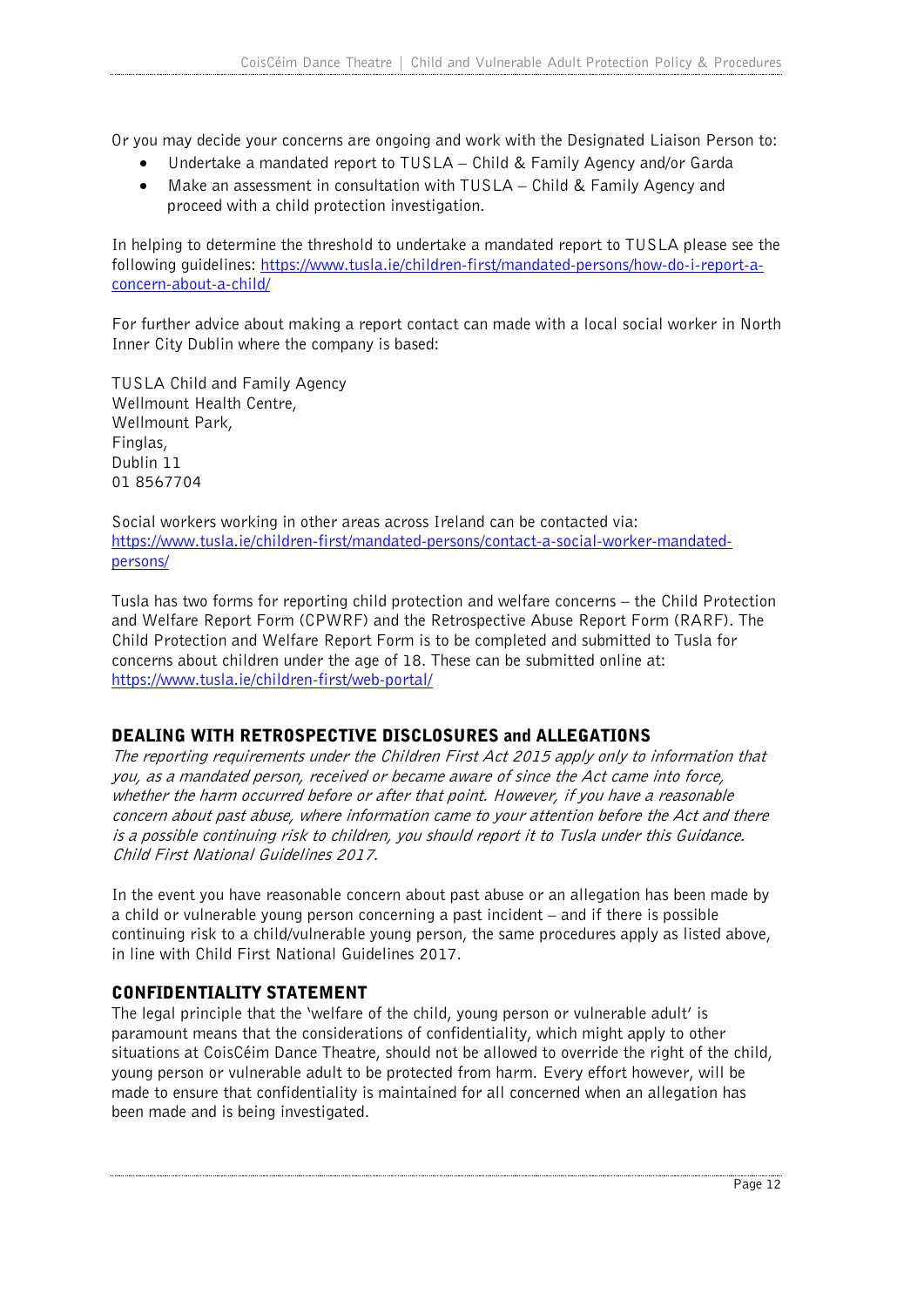#### CONTACTS in case of emergency include: TUSLA – CHILD AND FAMILY AGENCY

The Brunel Building, Heuston South Quarter, Saint John's Road West, Dublin 8. D08 X01F Phone: 01 7718500 Email: info@tusla.ie

#### AN GARDA SIOCHÁNA LOCAL STATION

Clontarf Garda Station, 43, Clontarf Road, Clontarf, Dublin 3, D03 FA46 01 666 4800

#### CHILDREN AT RISK IN IRELAND

**National Helpline:** Lo-call 1890 924 567 Lines are open from Monday to Friday 9:30am to 5:30pm. Email: helpline@cari.ie

#### CHILDLINE

A national freephone listening service for children. Tel: 1800 666 666 (24-hour service)

#### THE SAMARITANS

Call Freephone: 116 123 (24 hours a day) Text: 087 2 60 90 90 (standard text rates apply) Email: jo@samaritans.ie (RoI)

#### STOP IT NOW! (Lucy Faithful Foundation - UK & Ireland)

Tel: 0808 100 00 900. Email: office@stopitnow.org.uk, and for confidential emails: help@stopitnow.org.uk Awareness & prevention of child sexual abuse

#### EASTERN REGIONAL HEALTH AUTHORITY AREA 6

Rathdown Rd Dublin 6. Tel: 01 838 5034 (Office hours: 9am – 5pm) Other useful contact details in case of emergency: ISPCC (Irish Society for the Prevention of Cruelty to Children) Head Office 20 Molesworth St Dublin 2 Tel: 01 679 4944 (office hours: 9am – 5pm)

#### HSE CHILDREN AND FAMILY SERVICES

DUBLIN NORTH CENTRAL Social Work Office, 22 Mountjoy Square, Dublin 1 | Social Work Office, Ballymun Health Centre, Dublin 11 (01) 877 2300 (01) 846 7236 **Childhood Support Worker** Tel: 01 644 7710 (office hours: 9am - 5pm)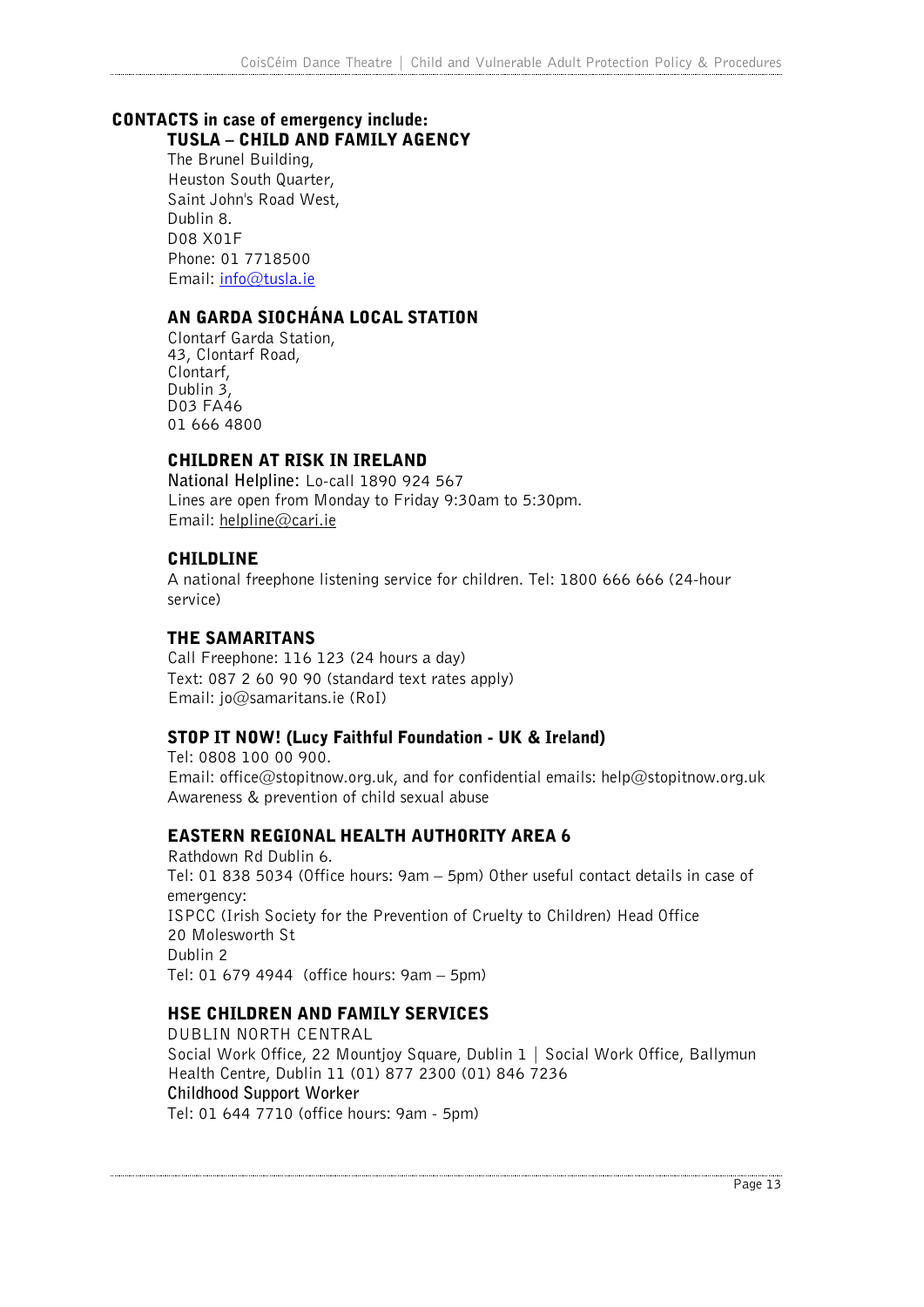### 5. RECRUITING AND SELECTING STAFF

In recruiting and selecting staff in line with *Children First: National Guidance 1.3.1* we ensure:

(i) best practice in the recruitment of staff or volunteers, which includes Garda vetting, taking up of references, good HR practices in interviewing, induction training, probation and ongoing supervision and management;

(ii) staff members or volunteers are aware of how to recognise signs of child abuse or neglect; (iii) there is guidance and procedures for staff and/or volunteers who may have reasonable grounds for concern about the safety and welfare of children involved with the organisation. (iv) identification of a designated person to act as a liaison with outside agencies and a resource person to any staff member or volunteer who has child protection concerns. The designated person is responsible for reporting allegations or suspicions of child abuse to the HSE/TUSLA Children and Family Services or to An Garda Síochána.

#### IN ADDITION

To ensure the most suitably qualified staff are recruited, CoisCéim Dance Theatre undertakes to define clearly the roles and responsibilities for every contract (paid or voluntary).

To ensure suitability of artists and staff working on projects involving direct contact with children, young people and vulnerable adults, and that they work in a way as to protect them from harm, CoisCéim Dance Theatre asks candidates to:

- Supply written references from at least two people, who are not family members, who have first- hand and recent knowledge of their experience of work or contact with children. Referees are asked specifically to comment on the artists suitability to work with children. References are checked by a follow-up telephone call before any offer of employment is confirmed.
- Sign a declaration stating that there is no reason why they would be considered unsuitable to work with these groups of people and to declare all previous convictions.
- Apply for a Garda check that details an individual's criminal record and where appropriate, details of those banned from working with children.

On recruitment, staff are required to complete a probationary period of six months.

#### EXCLUDING A PERSON FROM WORKING OR VOLUNTEERING WITH COISCÉIM

In line with current Garda Vetting guidance according to we may occasionally exclude a person from working or volunteering with CoisCéim Dance Theatre.

Following clear recruitment procedures as outlined above including Garda Vetting of the applicant, the Designated Liaison Person and key members of staff will assess the Garda Vetting information and decide if the applicant is suitable. As stated in Guidance Garda Vetting - For the Youth Work Sector; NYCI 2016, specific factors for exclusion of employment or volunteering may include – the nature and seriousness of an offence, nature of a court result and severity of penalty, self-disclosure by the applicant, age of the individual at the time of offence, length of time elapsed since the offence and the recidivism rate. If the vetting applicant disputes the details in the vetting disclosures, the applicant should outline in writing to the Liaison Person in the relevant organisation the exact basis of their dispute. The Liaison Person should submit the Applicant's report to the NVB. Further checks will be carried out by the NVB who will correspond with the Designated Liaison Person.

For further information on Garda Vetting procedures see: http://www.youth.ie/sites/youth.ie/files/NYCI-Garda-Vetting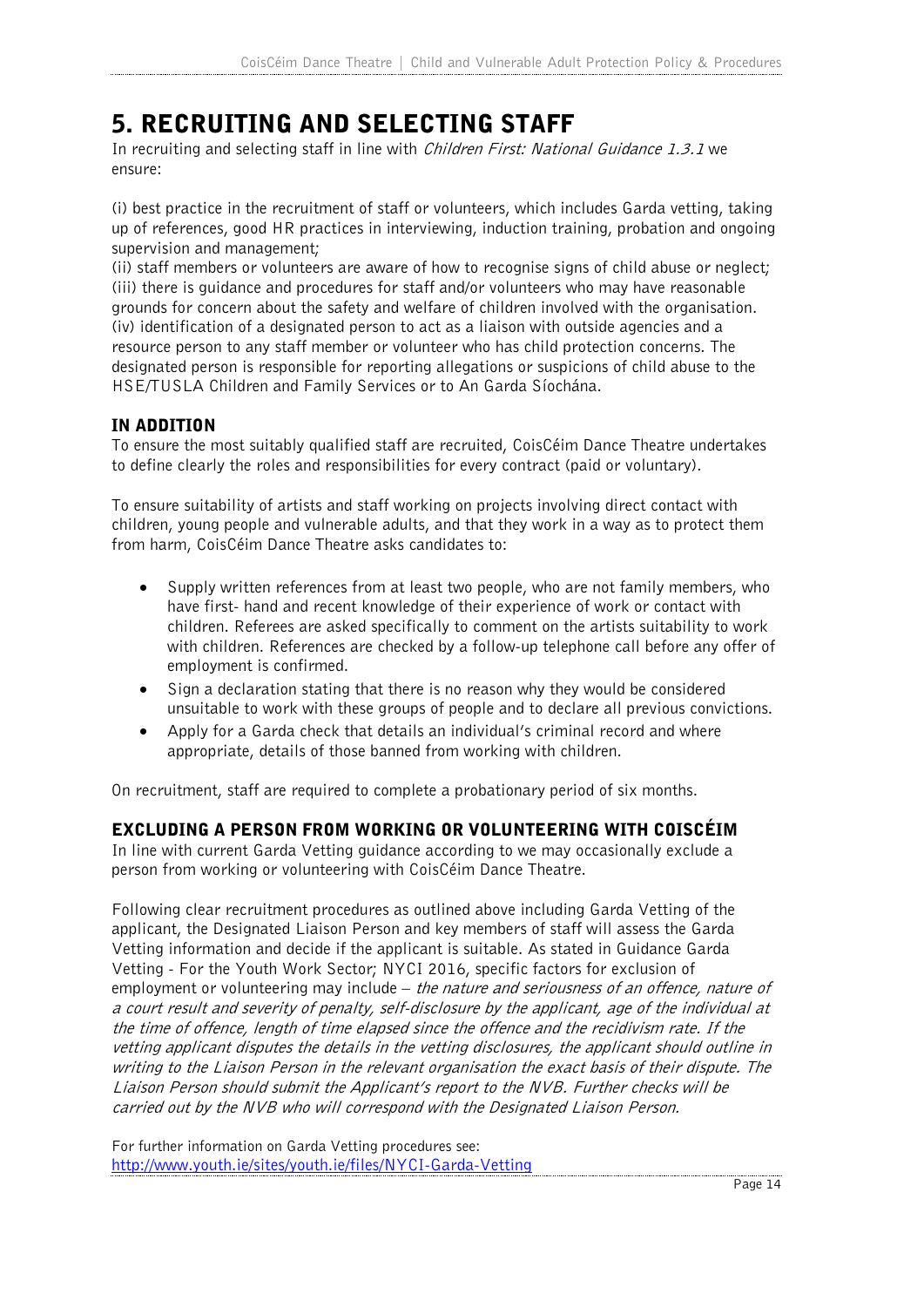### 6. MANAGING AND SUPERVISING STAFF

CoisCéim Dance Theatre always employs artists who have appropriate experience, skills and qualifications to lead dance activities with children, young people and vulnerable adults (as appropriate).

#### **STAFF**

As part of our policy to protect staff (paid & voluntary) and children, young people and vulnerable adults, we undertake that new staff are:

- Given induction training
- Provided with a copy of the Health & Safety procedures and Code of Conduct when working with Children & Young People.
- Undergo a probationary period of three months.

And will:

- Receive an adequate level of supervision and review of their work practice.
- Be provided with child protection training, and undertake Children First Tusla elearning programme. www.tusla.ie/children-first/children-first-e-learning-programme/

Freelance staff are:

- Provided with a copy of the company's Child Protection Policy
- Receive appropriate supervision and support.

In all areas of our work with young people and vulnerable adults, CoisCéim has clear guidelines for staff, in particular in knowing how to use authority appropriately and to dealing with discipline and challenging behaviour.

As part of these guidelines and to ensure the maximum safety and security of those we work with we undertake to have:

- Defined criteria for membership of any group or club run by the company
- A registration system in place which holds the name and address of each participating individual, plus emergency contact numbers, and details of medical or special needs.

In addition, that we keep records of:

- Attendance
- Accidents (written in CoisCéim's Internal Accident/Incident Investigation form)
- Consent forms when applicable (i.e. Overnight stay)
- Any complaints and grievances

### 7. INVOLVEMENT OF PRIMARY CARERS

CoisCéim is committed to developing open relationships based on trust and understanding between family members and primary carers (parents, carers, and responsible adults) and CoisCéim staff and freelance artists. As recommended in Children First (Department of Health & Children, 1999; p.34) CoisCéim seeks to build effective co-operation by encouraging and facilitating children, their family and extended family to participate in relevant decision making and feedback processes as well social activities as and when appropriate. We acknowledge that families are often best positioned in their unique knowledge of their children's needs and lifestyles and that involvement can be beneficial and contribute to building greater self- esteem and sense of empowerment. We also recognise that primary carers/family have the right to be party to any discussion concerning their child(ren) and are to be respected in their right to confidentiality at all times.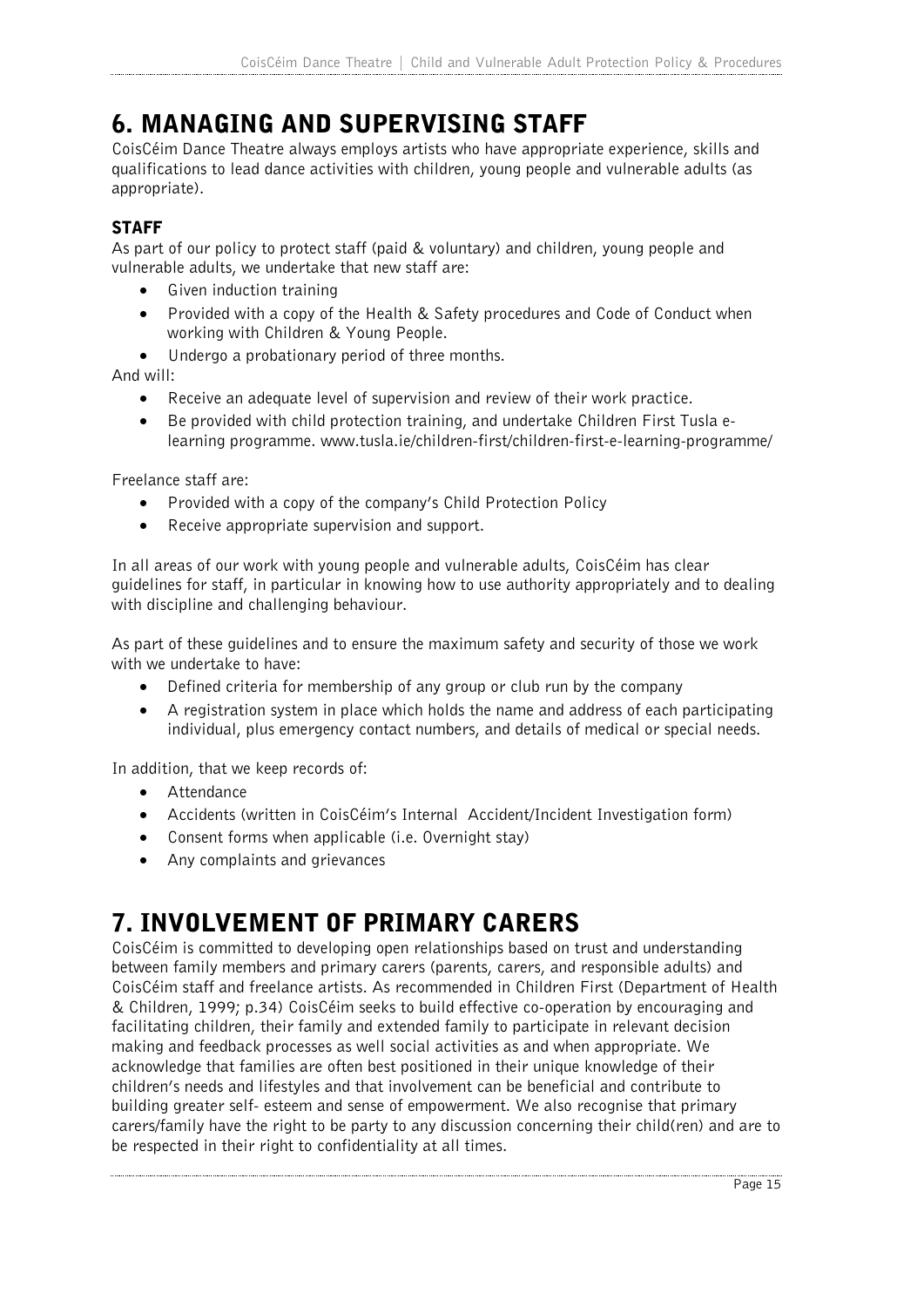As a youth-centred organisation CoisCéim also requires that:

- Parent/carer permission is given for children under the age of 18 to join specific activities or projects.
- Parents/carers are aware of the company's Child Protection Policy Document.
- Any complaints made by parents/carers are dealt with through the proper complaints' procedure.

In instances where there may be real cause for concern regarding a child CoisCéim will:

- Notify the parents/carers at the earliest opportunity.
- Have CoisCéim's available for consultation with the parents/carer.
- Communicate with parents/carers at every stage of the procedure where an allegation of abuse has occurred, unless this action puts the child, young person or vulnerable adult at risk.
- Encourage parents/carers to work in partnership with us wherever possible and/or appropriate.
- Contact the local Health Authority and, in an emergency, the Gardaí as part of our obligation to protect the child, young person or vulnerable adult.

### 8. DEALING WITH ALLEGATIONS AGAINST STAFF

It is recognised by CoisCéim Dance Theatre that it can be extremely complex to deal with this type of allegation not only in terms of the victim, alleged abuser, and primary carers involved but also for other members of staff, therefore it is important that all aspects should be dealt with as sensitively as possible at all times.

In the event of allegations of abuse made against a member of staff there are two separate reporting procedures which CoisCéim Dance Theatre is committed to undertaking with respect to any issues raised in connection to:

- the child, young person, vulnerable adult as the alleged victim
- the person against whom the allegation is made

In all incidents the priority is to ensure that no child, young person or vulnerable adult is exposed to unnecessary risk, and that "the employer should as a matter of urgency take any necessary protective measures." (Our Duty to Care Department of Health and Children, 2002; p. 82).

If allegations are made against the Designated Liaison Person the CEO should oversee all procedures.

The reporting procedures outlined in Section 3. should be followed immediately by any member of staff or primary carer who becomes aware that abuse is taking place. It is the responsibility of the designated person to privately inform the member of staff that an allegation of abuse has been made of the following:

- that an allegation has been against them
- the nature of the allegation

As part of the procedure CoisCéim recognises that it is the right of the member of staff to be given the opportunity to respond to the allegation made, and that the response is included in any assessment and communicated to other parties involved.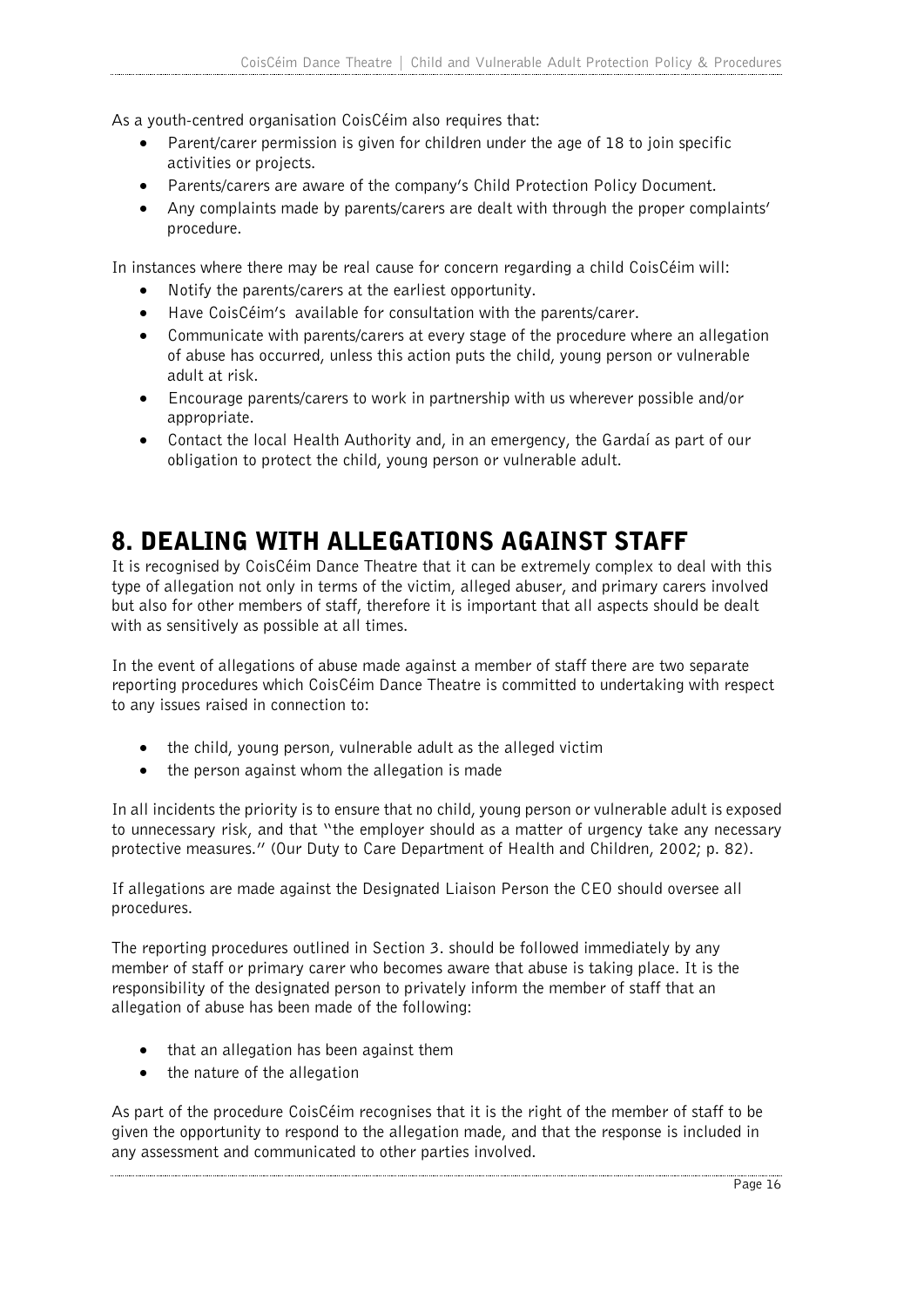Any further action considered should be:

- based on reasonable grounds for concern by the employer that abuse has taken place as defined in Section 3.
- guided by CoisCéim's Grievance and Disciplinary Policy and Procedures (available at coisceim.com or from the General Manager) and applicable employment contract through consultation with other professional bodies such as the local Regional Health Authority and An Gardai Siochana in communication with relevant primary carers (parents, carers or responsible adults).
- follow clarification of the allegation and in close consultation with all parties concerned

### 9. COMPLAINTS AND COMMENTS PROCEDURES

In the event that a child, young person, vulnerable adult, primary carer or member of staff has a complaint or comment CoisCéim advises that he/she:

Speaks in person to the General Manager, Sarah Latty

Or in writing and sending it by email or post to:

Sarah Latty, General Manager CoisCéim Dance Theatre 42 Fairview Strand, Dublin 3 Tel: 01 878 0558 Email: info@coisceim.com

All complaints or comments made to the company:

- Will be recorded and logged.
- Responded to within 2 weeks.
- Dealt with according to the appropriate guidelines and procedures as stated in the Child Protection Policy Document.

### 10. ACCIDENTS PROCEDURE

CoisCéim's undertakes a risk assessment prior to the operation of each project. Where necessary, details of risky equipment are noted and appropriate steps are taken to minimize this risk.

- In the event of an incident/accident, the following steps should be carried out:
- If the accident is minor, ensure all reasonable and appropriate action is taken to minimise the effect.
- If the accident is of a more serious nature then an ambulance may need to be called. CoisCéim's register of contact details for children/young people should be consulted and the relevant person made aware of the accident and of the actions being taken.
- All accidents should be reported to Project Leader or the Designated Liaison Person.

### 11.CHILD PROTECTION PROCEDURES DURING COVID 19

With respect to our work with young people/vulnerable adults during the current Covid 19 situation, CoisCéim acknowledges the change that has taken place in the delivery of our activities– with the move from mainly live settings to online/digital environments, and the impact this may have on the care, safety and well-being of young people/vulnerable adults. In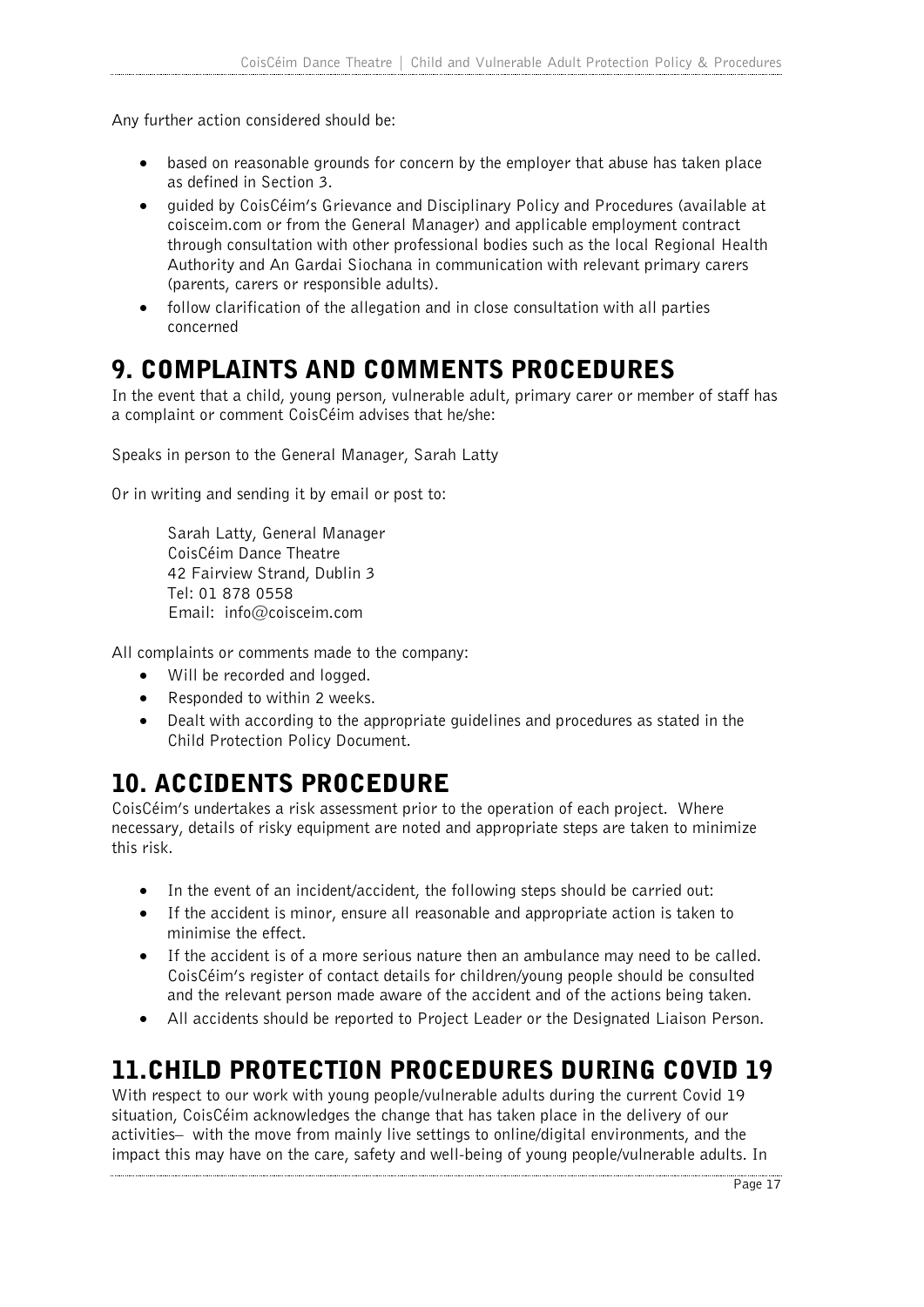both settings, activities include kinaesthetic and cognitive practice and the creation of digital work. In leveraging new technologies to support new types of learning experiences, this work can be broadly defined according to SCREENAGERS / GUIDANCE FOR DIGITAL YOUTH WORK https://www.youth.ie/wp-content/uploads/2019/03/Screenagers-Guidance.pdf as follows:

The term DIGITAL YOUTH WORK is used to describe work that can happen in face-to-face situations, social and group settings as well as in online environments - or in a mixture of these. It is relevant to all youth work pedagogies and can enhance all types of practice. Digital youth work can be used as a tool for youth development, facilitated by a physical space or an online environment. Digital youth work can also be delivered as an activity and serve as the subject matter or content in a youth work setting.

#### CREATING SAFE WORKING ENVIRONMENTS FOR ALL

To maintain consistency between our approaches to working in the physical world and the online environment during Covid 19, the following key areas are considered essential.

CoisCéim is committed to ensuring a safe working environment for young people/vulnerable adults and staff, and that all procedures are in place, as identified in this current Child Protection policy and in our Health & Safety policies . In addition, and relevant to our policies surrounding Covid 19 that:

- Covid 19 Response Plan procedures are followed by staff and freelance practitioners at all times
- Covid 19 Response Plan will be regularly updated according to HSE/government guidelines
- Contact details of all young participants are fully updated, and that these are stored appropriately
- Regular checks take place by staff with other national youth, arts, health and community work platforms for guidance, support and information-sharing concerning Covid 19
- HSE Covid-19 information is freely available and displayed clearly in both our digital and live spaces
- CoisCéim staff use technology appropriately to connect young people into wider community needs and programmes during this difficult time

#### DIGITAL YOUTH WORK AND RISK ASSESSMENT

Stigma and discrimination related to COVID-19 may make children more vulnerable to violence and/or stress. Control measures that do not consider the specific needs and vulnerabilities of young people/vulnerable adults according to gender may increase the level of risk, or children who are already vulnerable due to socioeconomic exclusion are particularly at risk. The online environment also poses risks for young people at this time in a number of ways including lack of appropriate supervision and, as noted by NYCI WEB SAFETY IN YOUTH WORK RESOURCE may include amongst others:

- Offensive comments on videos or message posts
- Publishing images that are designed to hurt or offend a person
- Heightened risk of neglect, threats of harm or abuse

For further information about risks and web safety for young people please refer to: https://www.youth.ie/programmes/projects-initiatives/web-safety-in-youth-work/supportingonline-youth-work/

- Allegations of inappropriate online behaviour
- Misunderstandings to arise between practitioner/young people and parents leading to threats or abuse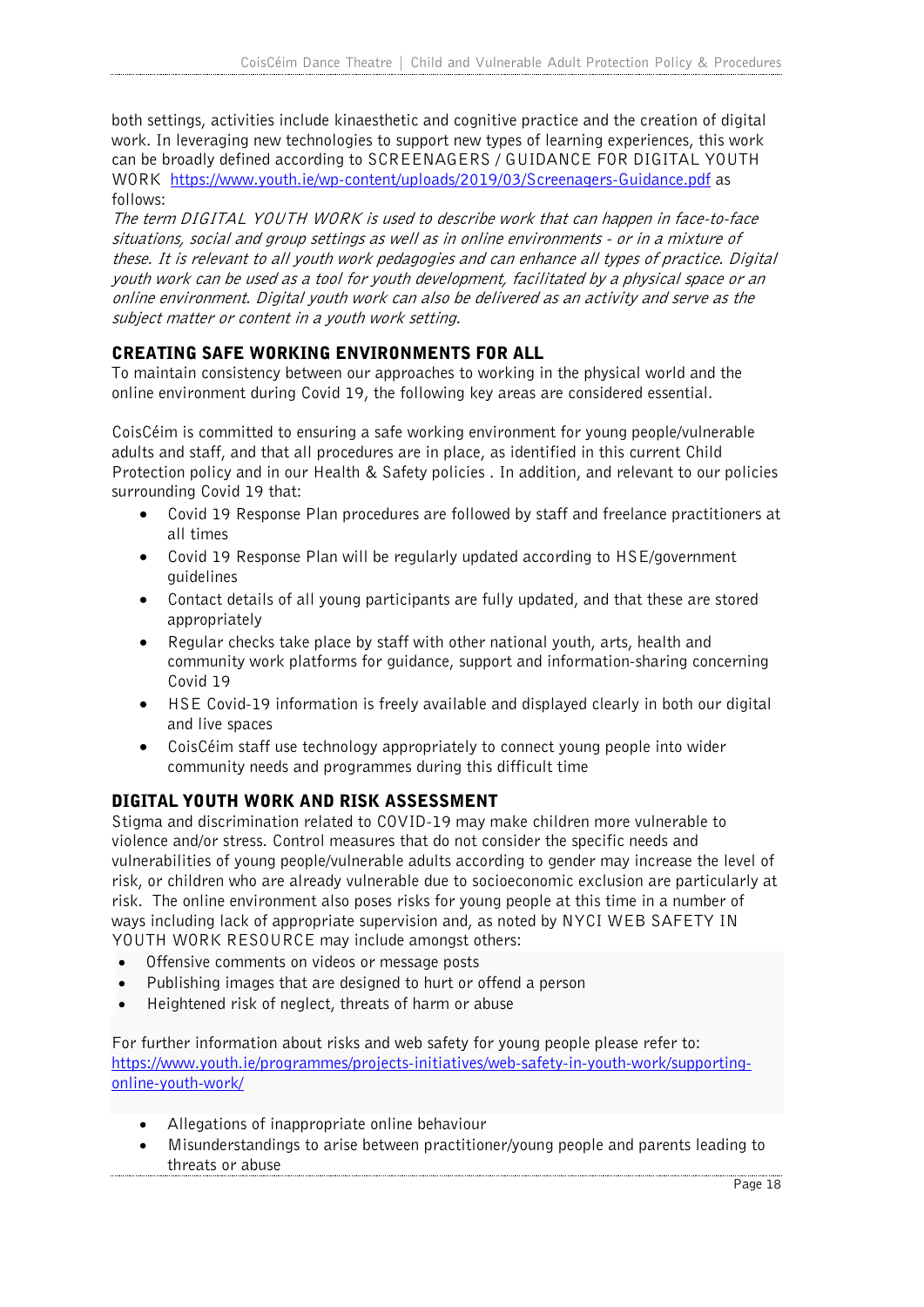• Personal physical injury and lack of appropriate assistance

For all settings, a risk assessment is undertaken of each new working situation prior to each activity or event. This is designed to:

- Identify and assess potential problems / risks / hazards
- Outline and adopt appropriate safety strategies
- Put in place a coherent support plan

Example RISK ASSESSMENT includes:

- RISK | Identify any risks i.e. young person accessing in appropriate websites during sessions
- CONTROL MEASURES | Identify control measures in place to combat risks such as agreeing a Code of behaviour with young people or put in place a firewall.
- LIKELYHOOD SCORE |Indicates any potential risks of harm by rating them low / medium / high
- IMPACT SCORE | Indicates the impact of any potential risks of harm by rating them low / medium / high
- RISK OWNER | Name of lead Artist
- FUTURE ACTION REQUIRED | Assess the level of action to be taken i.e. review the Code of behaviour and/or seek advice from other Child Support agencies such as TUSLA.

#### STAFF & WORKING ONLINE / REMOTELY

In the event that staff or freelance practitioners are working remotely online, either at home or in another other space, the following protocols will be put in place:

- Appropriate guidance will be provided prior to all activities as outlined in Chapter 1. Child Protection Policy and our Health & Safety / Covid 19 policies.
- Sufficient support provided by a member of staff via email and/or mobile during the delivery of creative dance online activities

In addition, TUSLA's *Signs of Safety* procedures can be adopted by the staff and lead practitioners to help identify any potential risks to young people and/or staff in online settings. https://www.tusla.ie/uploads/content/Covid-19-Additional-Guidance-CPW-no-contacts.pdf

#### REPORTING PROCEDURES

For staff and freelance practitioners reporting child protection concerns procedures will follow the same guidelines as outlined in Chapter 4. REPORTING CHILD PROTECTION CONCERNS & PROCEDURES**.** This will include ensuring the relevant phone-based and online support services are easily accessible, and are displayed in the correct digital spaces where appropriate.

#### DESIGNATED LIAISON PERSON

The Designated Liaison Person role & responsibilities are as outlined in Chapter 4. In addition, and relevant to Covid 19, the DLP will be responsible for sharing information from official sources and that this is consistent and appropriate, and will include:

- Coordination of communication to staff concerning Covid-19 guidelines relevant to young people /vulnerable adults involved in CoisCéim activities
- Ensure A) young people/vulnerable adults B) parents/guardians are aware of current Covid 19 HSE/government guidelines specific to CoisCéim youth activities and events and in line with this Child Protection Policy